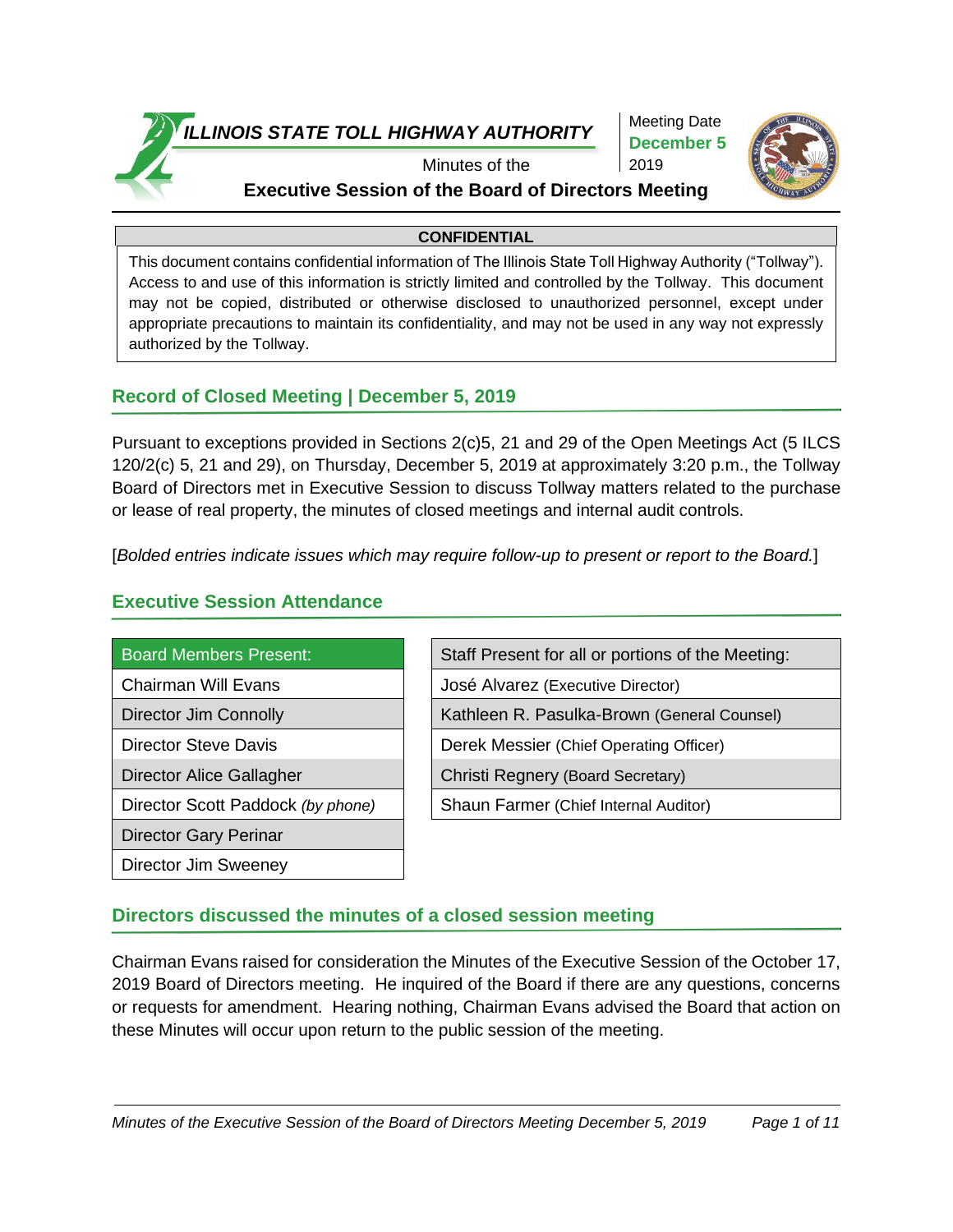

Meeting Date **December 5** 2019



**Directors discussed the 2-Year Audit Plan**

A Director observed that a number of vacant positions remain in the Internal Audit Department and asked Mr. Farmer whether his department has sufficient resources to execute the Two-Year Internal Audit Plan. Mr. Farmer responded affirmatively, noting that internal audit functions are currently being supplemented with outsourced audit consultancy services and that he is working diligently with management to fill the vacant positions.

*[Mr. Farmer departed the meeting at this time]*

## **Directors discussed land acquisition activities**

*[Discussions related to land acquisition are redacted.]* 

## **Re-Enter Public Session**

There being no further Executive Session business, Chairman Evans entertained a motion to reenter the public session of the regular Board Meeting. Director Sweeney made such a motion, seconded by Director Perinar. The motion was PASSED unanimously.

The Executive Session concluded at approximately 3:26 p.m.

Minutes taken by: \_\_\_\_\_\_\_\_\_\_\_\_\_\_\_\_\_\_\_\_\_\_\_\_\_\_\_\_\_\_\_/s/ on original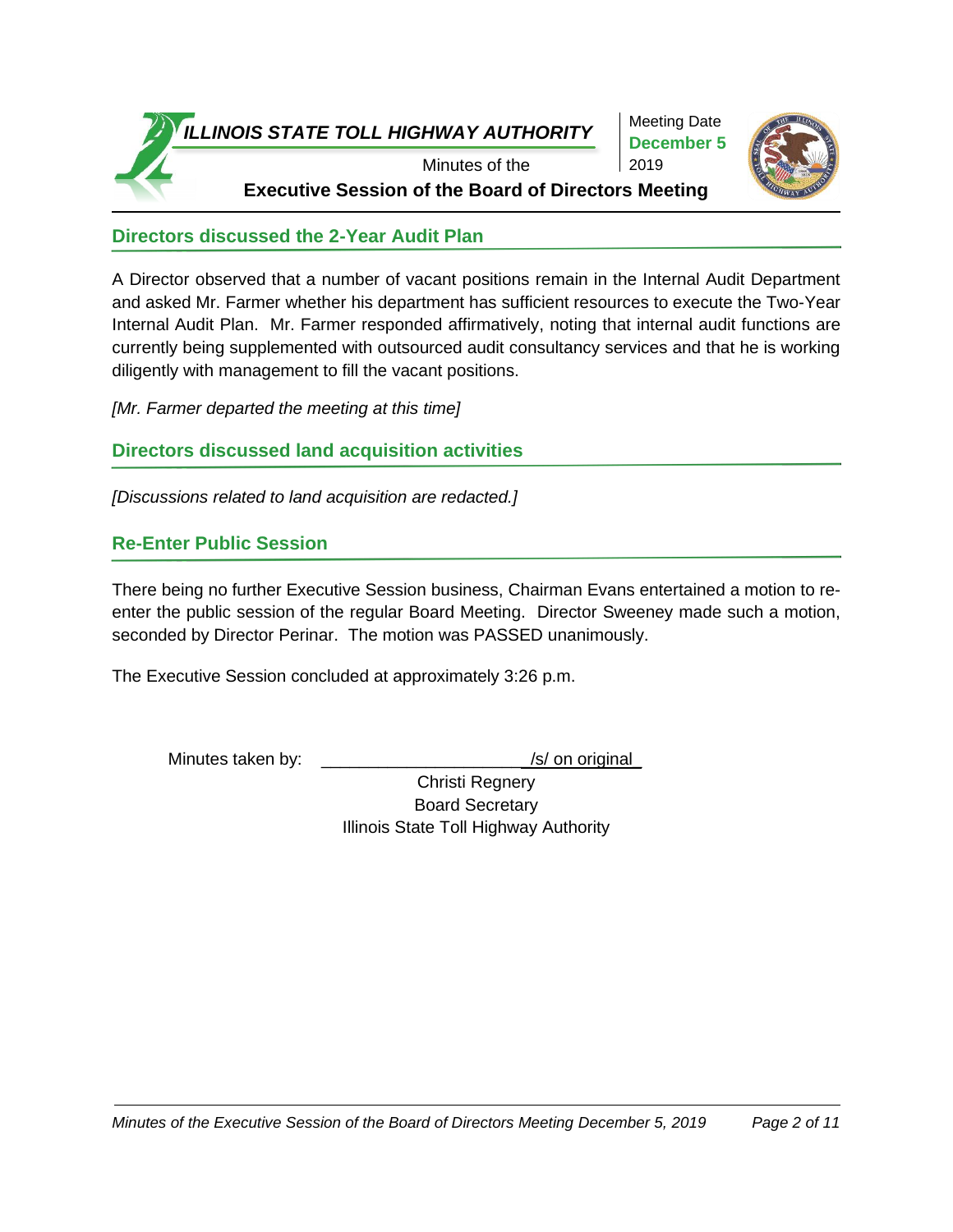

Meeting Date **January 16** 2020



## Minutes of the **Executive Session of the Board of Directors Meeting**

#### **CONFIDENTIAL**

This document contains confidential information of The Illinois State Toll Highway Authority ("Tollway"). Access to and use of this information is strictly limited and controlled by the Tollway. This document may not be copied, distributed or otherwise disclosed to unauthorized personnel, except under appropriate precautions to maintain its confidentiality, and may not be used in any way not expressly authorized by the Tollway.

## **Record of Closed Meeting | January 16, 2020**

Pursuant to exceptions provided in Sections 2(c)(5) and (21) of the Open Meetings Act (5 ILCS 120/2(c)(5) and (21)), on Thursday, January 16, 2020 at approximately 10:38 a.m., the Tollway Board of Directors met in Executive Session to discuss Tollway matters related to the purchase or lease of real property and the minutes of closed meetings.

[*Bolded entries indicate issues which may require follow-up to present or report to the Board.*]

# **Executive Session Attendance**

| <b>Board Members Present:</b> |
|-------------------------------|
| Chairman Will Evans           |
| <b>Director Jim Connolly</b>  |
| <b>Director Steve Davis</b>   |
| Director Alice Gallagher      |

Director Karen McConnaughay

Director Scott Paddock

Director Gary Perinar

Staff Present for all or portions of the Meeting:

José Alvarez (Executive Director)

Kathleen R. Pasulka-Brown (General Counsel)

Derek Messier (Chief Operating Officer)

Christi Regnery (Board Secretary)

# **Directors discussed the minutes of a closed session meeting**

Chairman Evans raised for consideration the Minutes of the Executive Session of the December 5, 2019 Board of Directors meeting. He inquired of the Board if there are any questions, concerns or requests for amendment. Hearing nothing, Chairman Evans advised the Board that action on these Minutes will occur upon return to the public session of the meeting.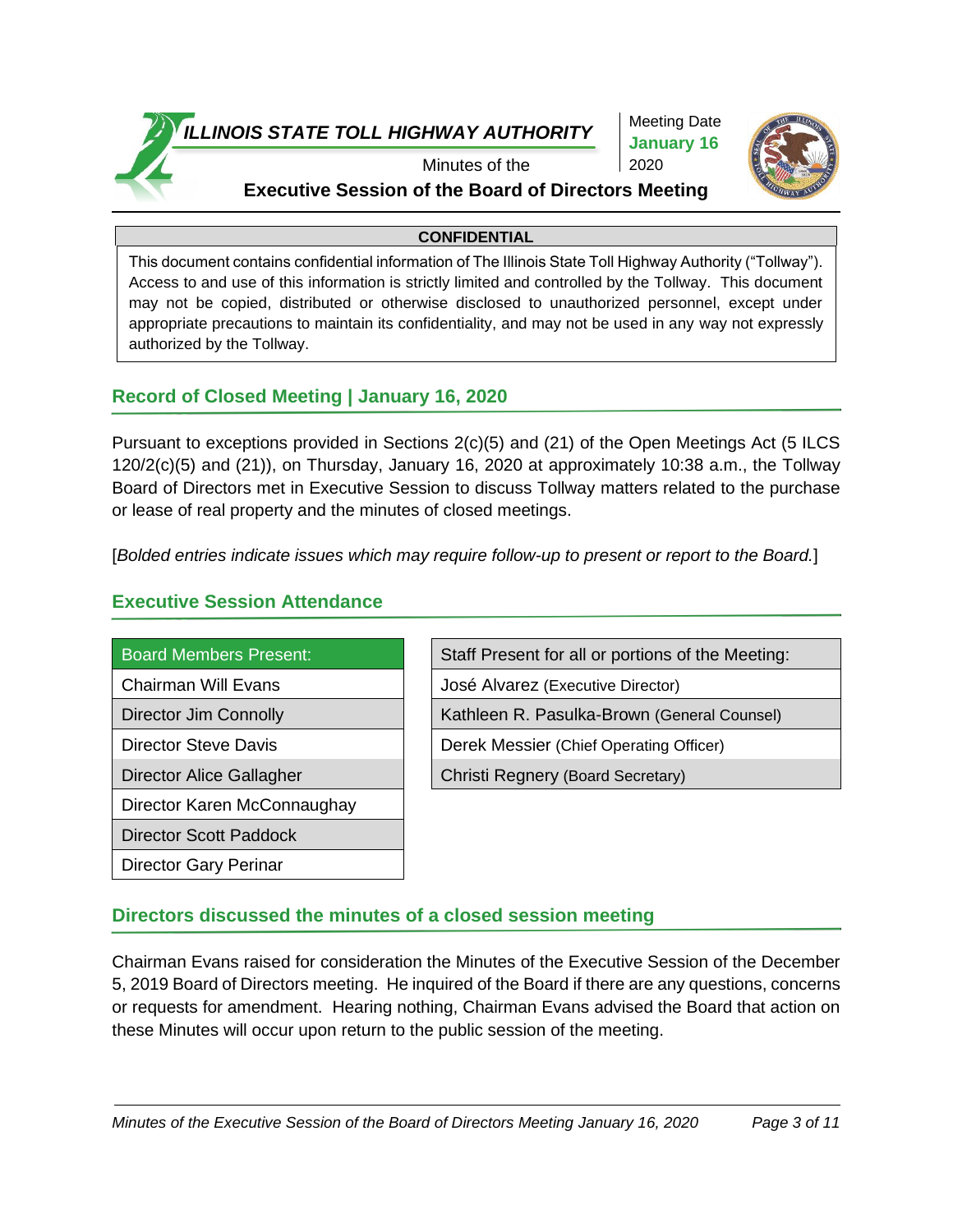

Meeting Date **January 16** 2020



**Directors discussed land acquisition activities**

*[Discussions related to land acquisition are redacted.]* 

# **Re-Enter Public Session**

There being no further Executive Session business, Chairman Evans entertained a motion to reenter the public session of the regular Board Meeting. Director Davis made such a motion, seconded by Director Perinar. The motion was PASSED unanimously.

The Executive Session concluded at approximately 10:44 a.m.

Minutes taken by: \_\_\_\_\_\_\_\_\_\_\_\_\_\_\_\_\_\_\_\_\_\_/s/ on original\_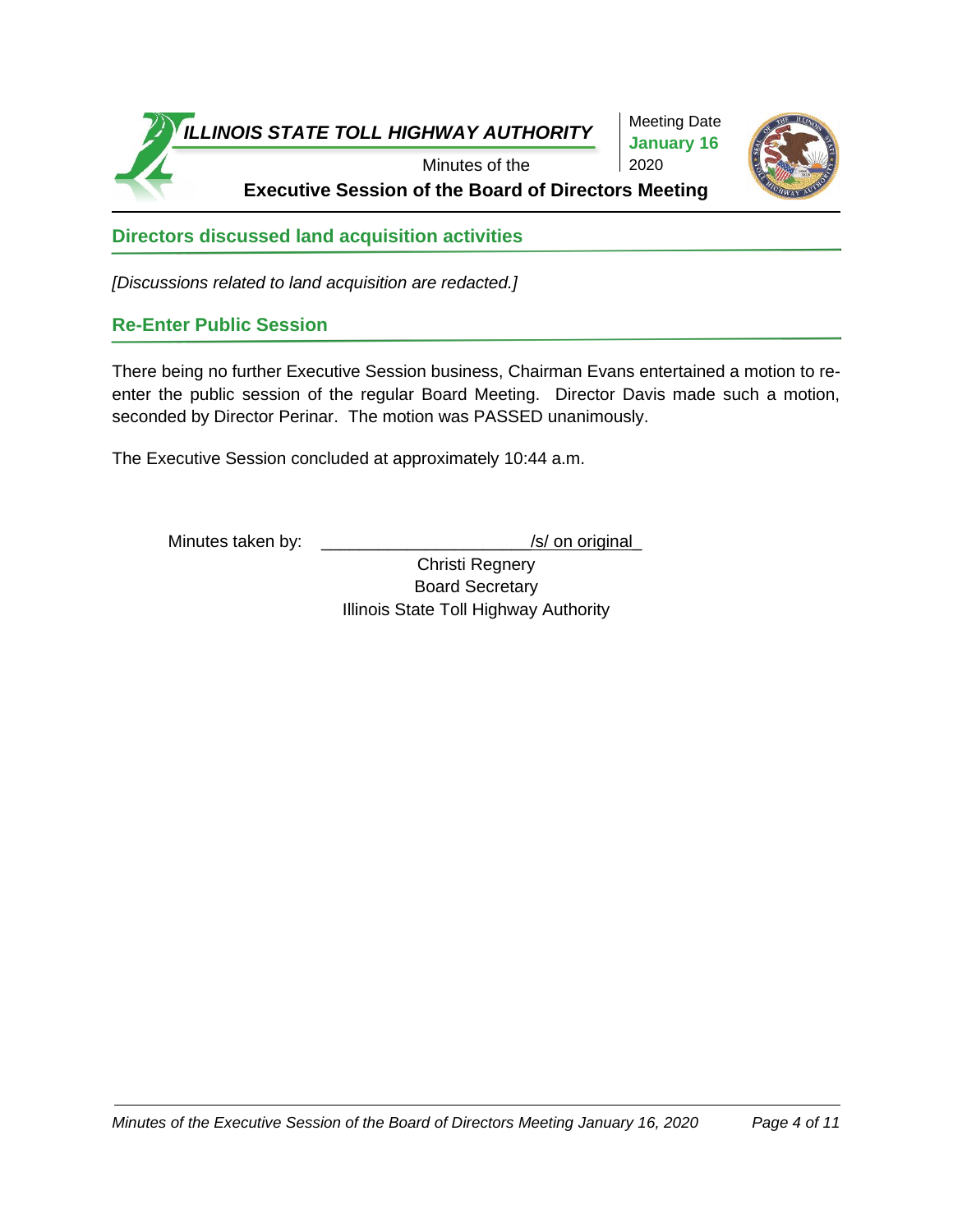

Meeting Date **February 11** 2020



# Minutes of the **Executive Session of the Board of Directors Meeting**

#### **CONFIDENTIAL**

This document contains confidential information of The Illinois State Toll Highway Authority ("Tollway"). Access to and use of this information is strictly limited and controlled by the Tollway. This document may not be copied, distributed or otherwise disclosed to unauthorized personnel, except under appropriate precautions to maintain its confidentiality, and may not be used in any way not expressly authorized by the Tollway.

## **Record of Closed Meeting | February 11, 2020**

Pursuant to exceptions provided in Sections 2(c)1, 5, 11 and 21 of the Open Meetings Act (5 ILCS 120/2(c)1, 5, 11 and 21), on Thursday, February 11, 2020 at approximately 10:38 a.m., the Tollway Board of Directors met in Executive Session to discuss Tollway matters related to personnel, the purchase or lease of real property, pending or probable litigation and the minutes of closed meetings.

[*Bolded entries indicate issues which may require follow-up to present or report to the Board.*]

| <b>Board Members Present:</b> | Staff Present for all or portions o |
|-------------------------------|-------------------------------------|
| <b>Chairman Will Evans</b>    | José Alvarez (Executive Director)   |
| Director Jim Connolly         | Kathleen R. Pasulka-Brown (Ger      |
| <b>Director Steve Davis</b>   | Derek Messier (Chief Operating O    |
| Director Alice Gallagher      | Christi Regnery (Board Secretary)   |
| Director Karen McConnaughay   | T.J. Hengesbach (Inspector Gene     |
| <b>Director Scott Paddock</b> | Joe Kambich (Chief of Information   |
| <b>Director Gary Perinar</b>  |                                     |

Director Jim Sweeney

### **Executive Session Attendance**

| <b>Board Members Present:</b>   | Staff Present for all or portions of the Meeting: |
|---------------------------------|---------------------------------------------------|
| Chairman Will Evans             | José Alvarez (Executive Director)                 |
| <b>Director Jim Connolly</b>    | Kathleen R. Pasulka-Brown (General Counsel)       |
| <b>Director Steve Davis</b>     | Derek Messier (Chief Operating Officer)           |
| <b>Director Alice Gallagher</b> | Christi Regnery (Board Secretary)                 |
| Director Karen McConnaughay     | T.J. Hengesbach (Inspector General)               |
| <b>Director Scott Paddock</b>   | Joe Kambich (Chief of Information Technology)     |
|                                 |                                                   |

# **Directors discussed the minutes of a closed session meeting**

Chairman Evans raised for consideration the Minutes of the Executive Session of the January 16, 2020 Board of Directors meeting. He inquired of the Board if there are any questions, concerns or requests for amendment. Hearing nothing, Chairman Evans advised the Board that action on these Minutes will occur upon return to the public session of the meeting.

*Minutes of the Executive Session of the Board of Directors Meeting February 11, 2020 Page 5 of 11*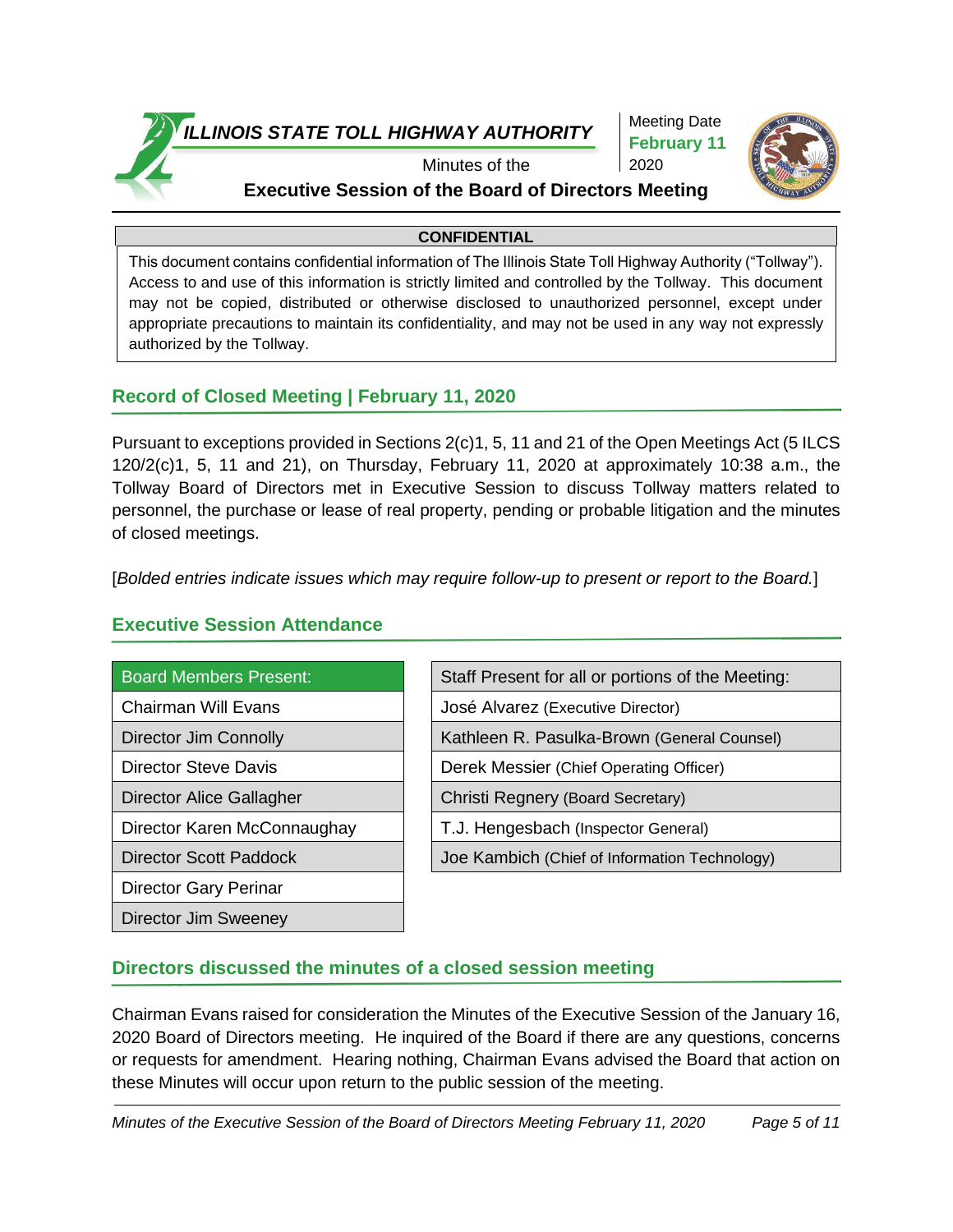Meeting Date **February 11** 2020



Minutes of the **Executive Session of the Board of Directors Meeting**

# **Directors the Inspector General's Summary Activity Report**

Chairman Evans introduced T.J. Hengesbach, Tollway Inspector General, to provide a briefing for the Board on items likely to be included in the Office of Inspector General's ("OIG's") Summary Activity Report, which is conveyed semi-annually to the Tollway Board of Directors, the Office of the Governor and the Illinois General Assembly, pursuant to requirements of the Toll Highway Act.

Mr. Hengesbach explained that a preview of the report for the period of September 1, 2019 to March 31, 2020 is being provided in Executive Session to allow Directors an opportunity to discuss issues not appropriate for public session. He noted that the Summary Activity Report will be filed at the end of March and formally presented to Directors at the April meeting.

Mr. Hengesbach summarized a memo distributed to Directors detailing four OIG investigations that resulted in employee resignation or discharge/termination. He advised the Board that one of the discharged employees neglected to make full restitution, and this case has been sent to the Winnebago County State's Attorney's office to consider prosecution. Mr. Hengesbach additionally provided an update on a 2019 investigation that resulted in discharge/termination.

Directors and Mr. Hengesbach discussed OIG investigative procedures and dollar amount thresholds over which potential theft cases are investigated by the OIG and potentially referred for criminal prosecution. Mr. Hengesbach noted that any employee disciplinary action resulting from an OIG investigation is determined by Tollway management.

A Director inquired about the ability of equipment operator laborers to return to work after their licenses are suspended in connection with a DUI charge. Mr. Hengesbach responded that under the current collective bargaining agreement, a union member is allowed to return to work if the member can secure reinstatement of his/her license within 90 days of its suspension. He noted that if the union member is unable to timely secure reinstatement of his/her license, the member is precluded from returning to their position.

*[Mr. Hengesbach departed, and Mr. Kambich entered the meeting at this time].*

# **Directors discussed pending or probable litigation**

**Addendum Agreement Relating to Support Services (Legal Item 5):** General Counsel provided a summary of an ongoing dispute between the Tollway and Oracle reseller, Mythics, Inc., concerning support service fees for Oracle products. General Counsel advised the Board that under the current extension agreement, the Tollway's right to support services will expire on February 29, 2020, and because the Tollway cannot prudently forego support services (even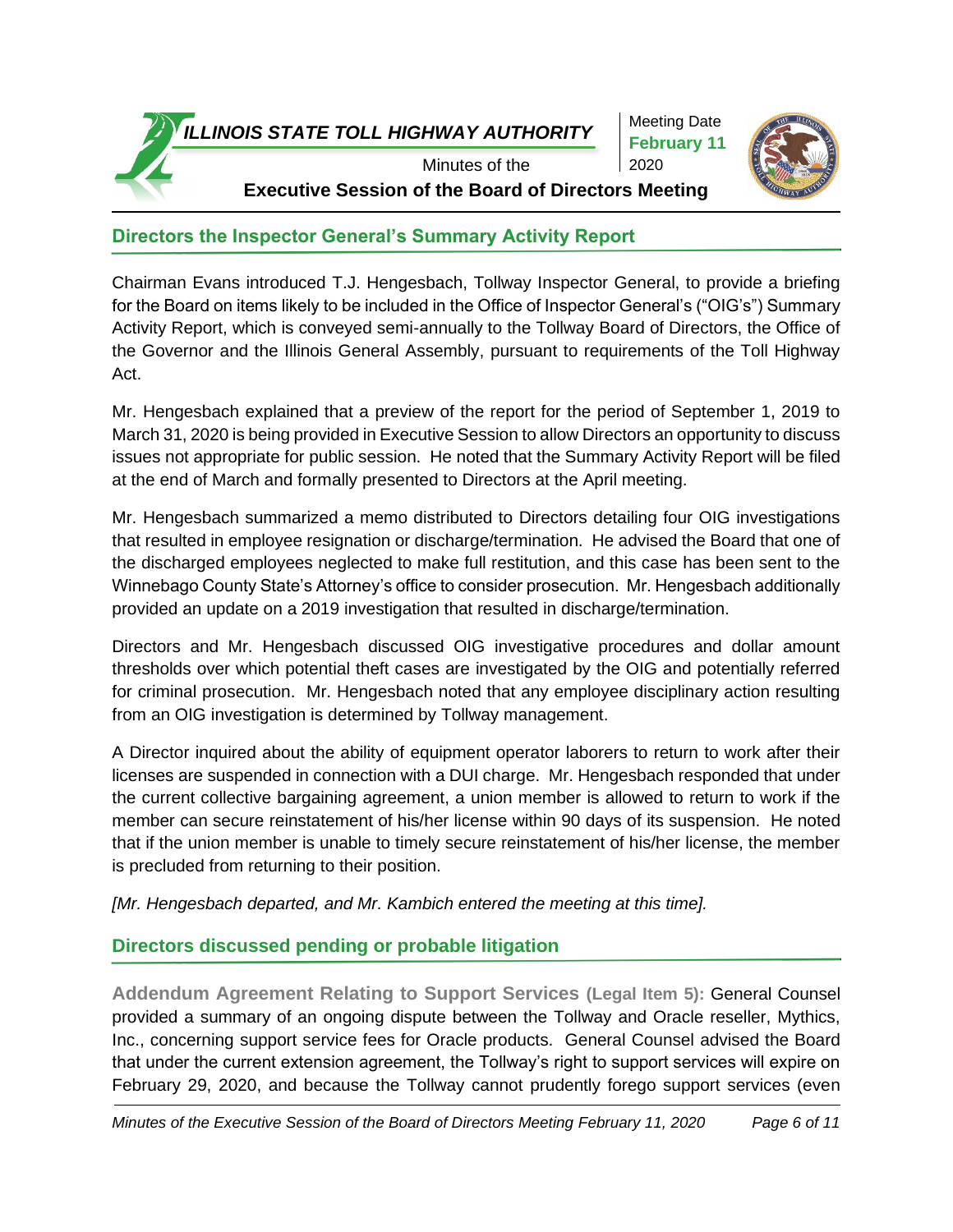Meeting Date **February 11** 2020



Minutes of the **Executive Session of the Board of Directors Meeting**

temporarily), the Tollway is seeking authority to negotiate and enter into another extension agreement with Mythics, providing that the Tollway will receive support services throughout 2020. Further, she explained that if the parties are unable to resolve their dispute informally, the Tollway will review and/or exercise any legal remedies it may have.

Directors and staff discussed the specifics of the disputed fee issue, which amounts to approximately \$1.5 million annually.

# **Directors discussed pending or probable litigation**

**Final Settlement of Condemnation Litigation - ISTHA v. John W. Stueve and James W. Stueve (Legal Item 2):** General Counsel provided a summary of a condemnation action pursuant to which the Tollway sought fee simple title to Parcel EO-1B-12-095. She noted that the real estate interest is needed for roadway widening along the Elgin O'Hare Western Access ("EOWA") corridor. She advised the Board that both the Legal Department and Land Acquisition Manager recommend that the Board approve the parties' settlement agreement of \$1,000,000.00, which is the amount the Tollway previously posted with the court as preliminary just compensation.

# **Directors discussed land acquisition activities**

*[Discussions related to land acquisition are redacted.]* 

# **Directors discussed workers' compensation settlements**

**Worker's Compensation Settlement (Legal Item 4):** *[Discussions related to litigation and litigation strategy are redacted.]* General Counsel reported that the parties agreed to settle all claims for \$149,000.00, plus a legally required Medicare Set-Aside, estimated at \$69,512.78. She explained that the settlement amount is based on a present cash value wage differential calculation. She advised the Board that both the Legal Department and outside counsel recommend approval of the proposed settlement, which would close all claims and eliminate any risk of future related medical treatment costs.

# **Re-Enter Public Session**

There being no further Executive Session business, Chairman Evans entertained a motion to reenter the public session of the regular Board Meeting. Director Davis made such a motion, seconded by Director Perinar. The motion was PASSED unanimously.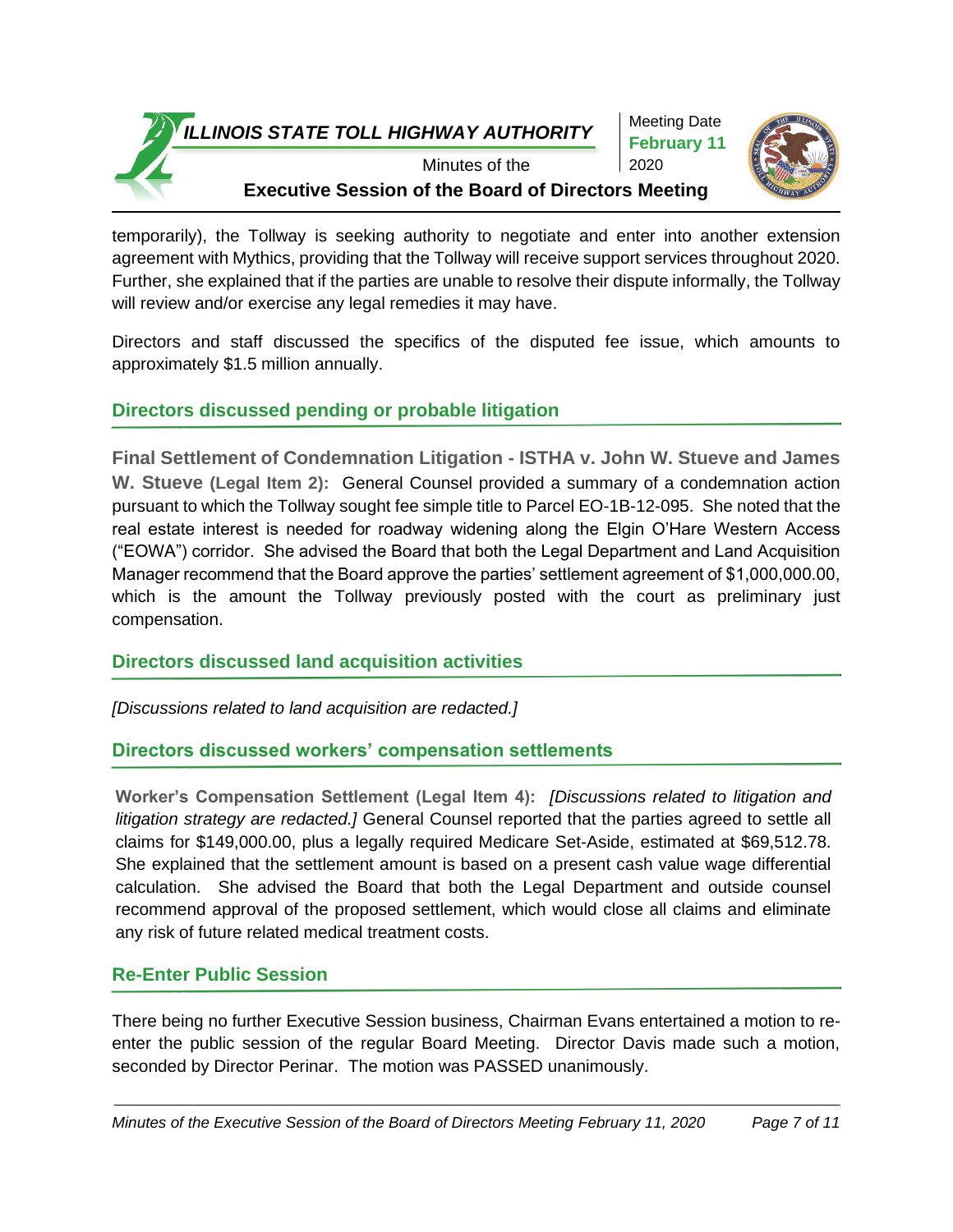

The Executive Session concluded at approximately 11:14 a.m.

Minutes taken by: \_\_\_\_\_\_\_\_\_\_\_\_\_\_\_\_\_\_\_\_\_\_\_\_\_\_\_\_\_\_\_\_\_\_/s/ on original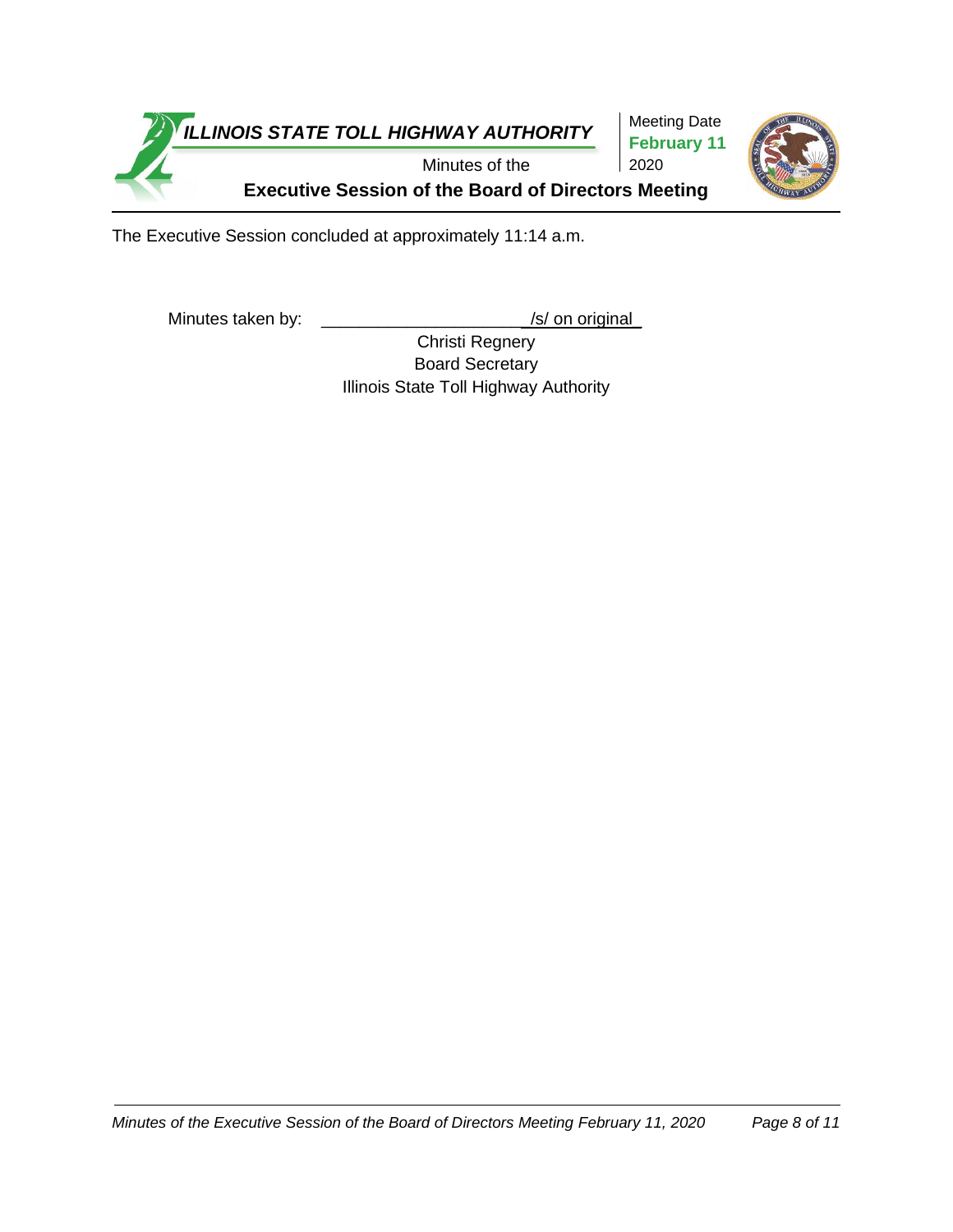

Meeting Date **March 26** 2020



# Minutes of the **Executive Session of the Board of Directors Meeting**

#### **CONFIDENTIAL**

This document contains confidential information of The Illinois State Toll Highway Authority ("Tollway"). Access to and use of this information is strictly limited and controlled by the Tollway. This document may not be copied, distributed or otherwise disclosed to unauthorized personnel, except under appropriate precautions to maintain its confidentiality, and may not be used in any way not expressly authorized by the Tollway.

# **Record of Closed Meeting | March 26, 2020**

Pursuant to exceptions provided in Sections 2(c)5, 11 and 21 of the Open Meetings Act (5 ILCS 120/2(c)5, 11 and 21), on Thursday, March 26, 2020 at approximately 11:10 a.m., the Tollway Board of Directors met telephonically in Executive Session to discuss Tollway matters related to the purchase or lease of real property, pending or probable litigation and the minutes of closed meetings.

[*Secretary's note: Due to an oversight, the Executive Session was not recorded. Minutes were taken throughout by the Board Secretary. During such time, no action was taken by the Board with exception of a motion to re-enter the public meeting as noted below*.]

### **Executive Session Attendance**

| <b>Board Members Present:</b> |  |
|-------------------------------|--|

Director Karen McConnaughay

Director Scott Paddock

Director Gary Perinar

Director Jim Sweeney

| <b>Board Members Present:</b> | Staff Present for all or portions of the Meeting: |
|-------------------------------|---------------------------------------------------|
| Chairman Will Evans           | José Alvarez (Executive Director)                 |
| <b>Director Jim Connolly</b>  | Kathleen R. Pasulka-Brown (General Counsel)       |
| <b>Director Steve Davis</b>   | Derek Messier (Chief Operating Officer)           |
|                               |                                                   |

Director Alice Gallagher **Christi Regnery (Board Secretary)** 

# **Directors discussed the minutes of a closed session meeting**

Chairman Evans raised for consideration the Minutes of the Executive Session of the February 11, 2020 Board of Directors meeting and inquired whether there are any questions, concerns or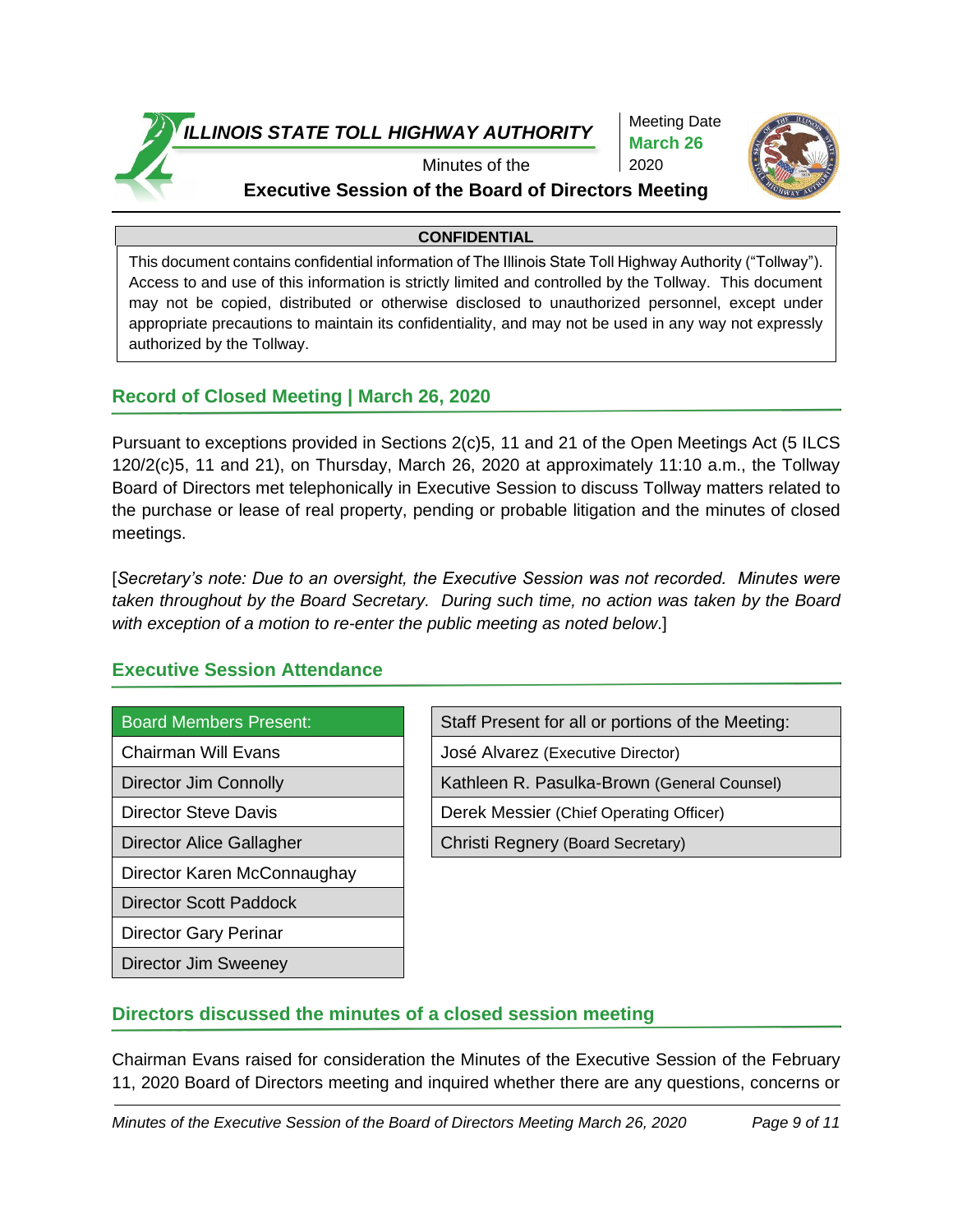

requests for amendment. Hearing nothing, Chairman Evans advised the Board that action on the Minutes will occur upon return to the public session of the meeting.

**Directors discussed land acquisition activities**

*[Discussions related to land acquisition are redacted.]* 

## **Directors discussed pending or probable litigation**

**Administrative Real Estate Settlement – Casey Capital Partners (Legal Item 4):** *[Discussions related to litigation and litigation strategy are redacted.]* General Counsel advised the Board that the parties have agreed to settle the matter for the amount of \$9,000,000.00.

## **Directors discussed litigation settlements**

**Worker's Compensation Settlement (Legal Item 5):** *[Discussions related to litigation and litigation strategy are redacted.]* She reported that Tollway counsel negotiated a settlement for \$112,500.00, a substantial savings. She noted that in addition to realizing the above savings, settlement will save the Tollway further litigation expense and close Petitioner' claim, eliminating any risk of future related medical treatment. General Counsel advised the Board that the Legal Department recommends settling this matter for \$112,500.

**Litigation Settlement – Iwan Klowatyi (Legal Item 6):** *[Discussions related to litigation and litigation strategy are redacted.]* Tollway counsel negotiated a \$28,500.00 settlement with the Plaintiff, which would release the Tollway from any and all related claims. She advised the Board that the Legal Department recommends settling this matter for \$28,500.00.

*[Discussions related to litigation and litigation strategy are redacted.]* 

### **Re-Enter Public Session**

There being no further Executive Session business, Chairman Evans entertained a motion to reenter the public session of the regular Board Meeting. Director Paddock made such a motion, seconded by Director Connolly. The motion PASSED unanimously.

The Executive Session concluded at approximately 11:25 a.m.